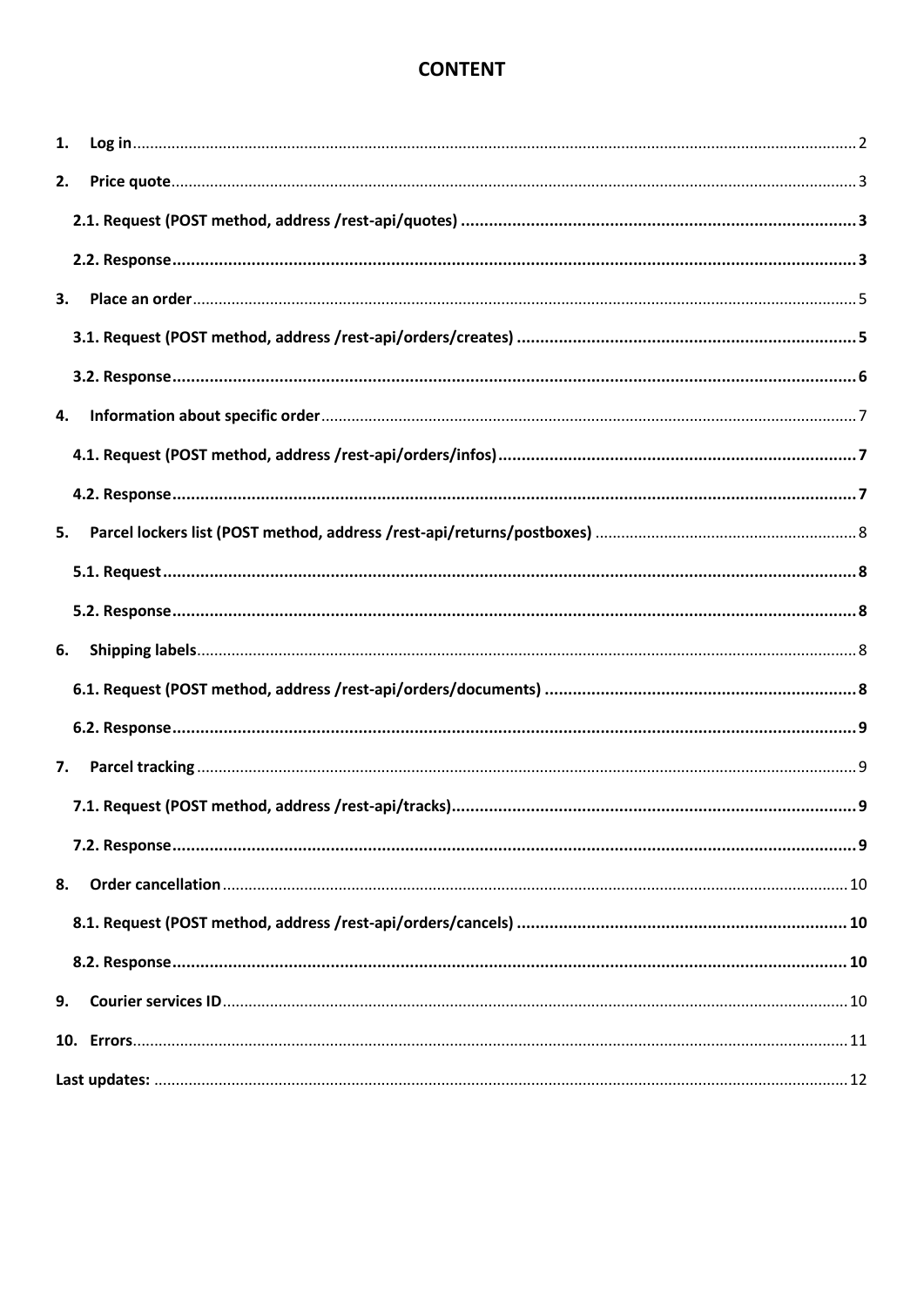SP API is an opportunity to quote delivery price and see international carriers delivery service offers at one place. Follow the links below to provide and use SP API for online delivery booking.

#### <span id="page-1-0"></span>**1. Log in**

Production server **https://www.sendparcel.com/rest-api** Test server **https://develop.sendparcel.com/rest-api** Log in: please contact us by e-mail **[info@sendparcel.com](mailto:info@sendparcel.com?subject=About%20API:%20test%20/%20production%20server%20log%20in)**, specify your **IP** address and account **e-mail** address. Requests transmitted by **POST** method. Responses are sent and received in **JSON** format: **https://en.wikipedia.org/wiki/JSON** Weight is always indicated in kg, measurements in centimeters.

#### **Request:**

POST / HTTP/1.0 Host: www.sendparcel.com/rest-api User-Agent: parceldrive Content-Length: 119 Content-Type: application/json; charset=utf-8 { "terminals": {"type":"ALL"} }

#### **Response:**

HTTP/1.1 200 OK Date: Sun, 15 May 2016 20:11:24 GMT Server: Apache/2.2.25 Content-Length: 256 Connection: close Content-Type: application/json

[{"id":"563","termtype":"OMNIVA","zip":"69400","name":"Abja-Paluoja postkontor","type":"1","country":"EE","city":"Viljandi maakond","comment\_est":"","comment\_eng":"","comment\_rus":"","comment\_lav":"","comment\_lit":"","modified\_date":"201 5-12-23 09:01:14"}]

#### **PHP example:**

```
<?php
\text{Sarr} = \text{array}"terminals"=>array("type"=>"ALL")
);
$ch = curl_init();
curl_setopt($ch, CURLOPT_URL, "https://www.sendparcel.com/rest-api/returns/postboxes");
curl_setopt($ch, CURLOPT_SSL_VERIFYPEER, 0);
curl_setopt($ch, CURLOPT_HTTPHEADER, array('Content-Type: application/json'));
curl_setopt($ch, CURLOPT_HTTPHEADER, array("password: your_secret_password"));
curl_setopt($ch, CURLOPT_POSTFIELDS, json_encode($arr));
curl_setopt($ch, CURLOPT_RETURNTRANSFER, 1);
$result = curl_exec($ch);
curl_close($ch);
print_r(json_decode($result, true));
?>
```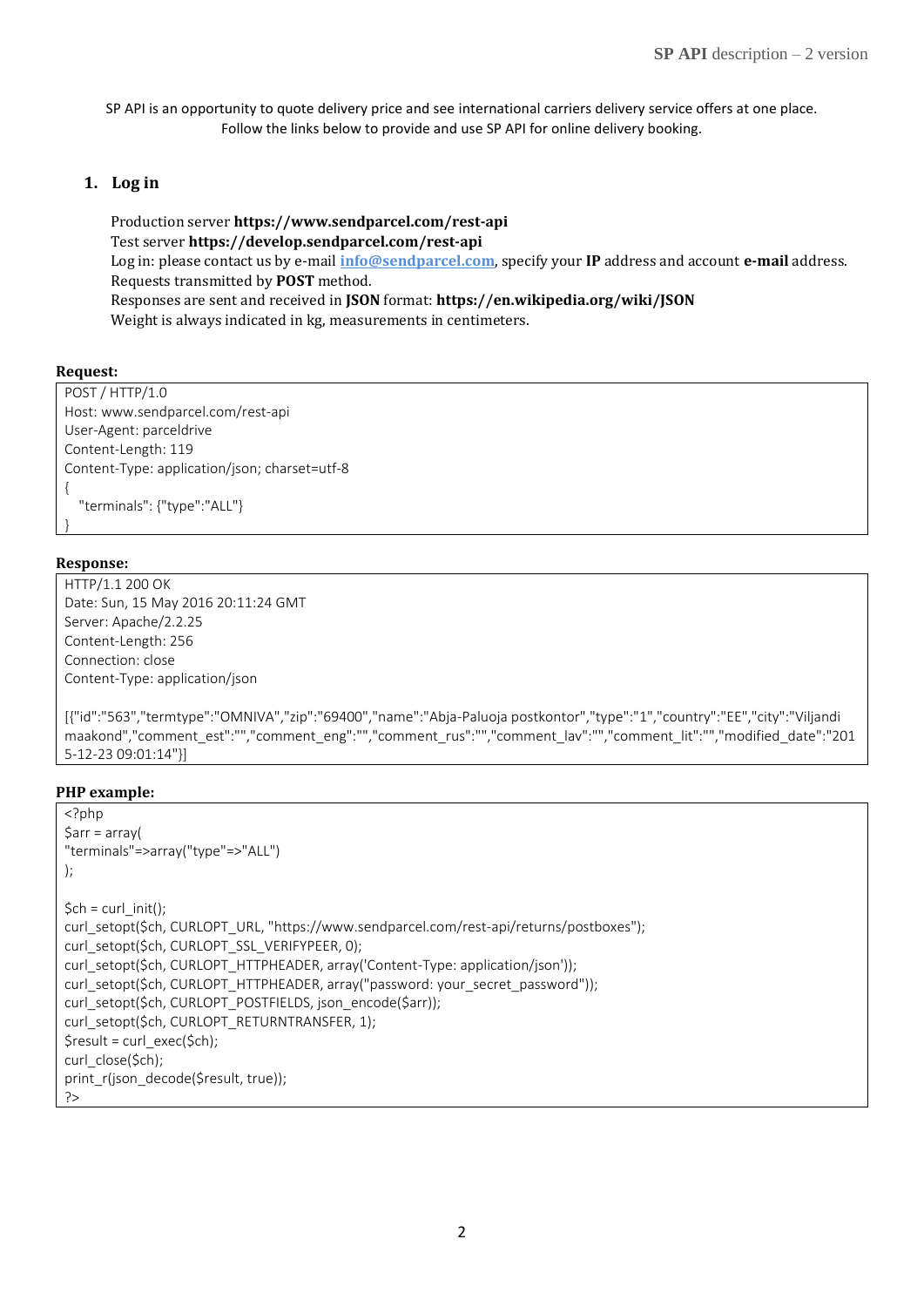### <span id="page-2-0"></span>**2. Price quote**

For price quote need to know parcel's details (shipper, recipient and package details). After quote choose the best delivery price from the most reliable international courier companies and order delivery service.

<span id="page-2-1"></span>**Please note** that the following data will be automatically retrieved from the original quote and cannot be changed: postal code and country of the shipper and recipient, list of parcels and their characteristics. If you need to change these data, you must cancel the order and place a new order.

|  |  | 2.1. Request (POST method, address /rest-api/quotes) |  |  |
|--|--|------------------------------------------------------|--|--|
|  |  |                                                      |  |  |

|                         | Required  |                                                  |
|-------------------------|-----------|--------------------------------------------------|
|                         |           |                                                  |
| "quote":{               | $\ddot{}$ |                                                  |
| "packageType":"c_deze", | $\ddot{}$ | Package type. Possible attributes: c_deze - box, |
|                         |           | c_dokumentai - documents, c_palete - pallet,     |
|                         |           | c_vokas - envelope                               |
| "value":"1000",         | $\ddot{}$ | Parcel content value                             |
| "shipper":{             | $+$       | Shipper's details                                |
| "is_a_company":"false", |           | Shipper is a company                             |
| "country":"LT",         | $+$       | Country code                                     |
| "postal_code":"46353",  |           | Postal code                                      |
| "city":"Kaunas"         | $+$       | City                                             |
| },                      |           |                                                  |
| "recipient":{           | $\ddot{}$ | Recipient's details                              |
| "is_a_company":"false", |           | Recipient is a company                           |
| "country":"LV",         | $+$       | Country code                                     |
| "postal_code":"1004",   |           | Postal code                                      |
| "city":"Riga"           | $\ddot{}$ | City                                             |
| },                      |           |                                                  |
| "parcels":[             | $\ddot{}$ | Packages                                         |
|                         |           |                                                  |
| "weight":5,             | $\ddot{}$ | Weight                                           |
| "length":5,             | $\ddot{}$ | Length                                           |
| "width":5,              | $\pmb{+}$ | Width                                            |
| "height":5              | $\ddot{}$ | Height                                           |
|                         |           |                                                  |
|                         |           |                                                  |
|                         |           |                                                  |
|                         |           |                                                  |

#### <span id="page-2-2"></span>**2.2. Response**

| "shipper":{             |                              |
|-------------------------|------------------------------|
| "is_a_company":"false", |                              |
| "country":"LT",         |                              |
| "postal_code":"46353",  |                              |
| "city":"Kaunas"         |                              |
|                         |                              |
| "recipient":{           |                              |
| "is_a_company":"false", | Price calculating parameters |
| "country":"LV",         |                              |
| "postal_code":"1004",   |                              |
| "city":"Riga"           |                              |
|                         |                              |
| "parcels":[             |                              |
|                         |                              |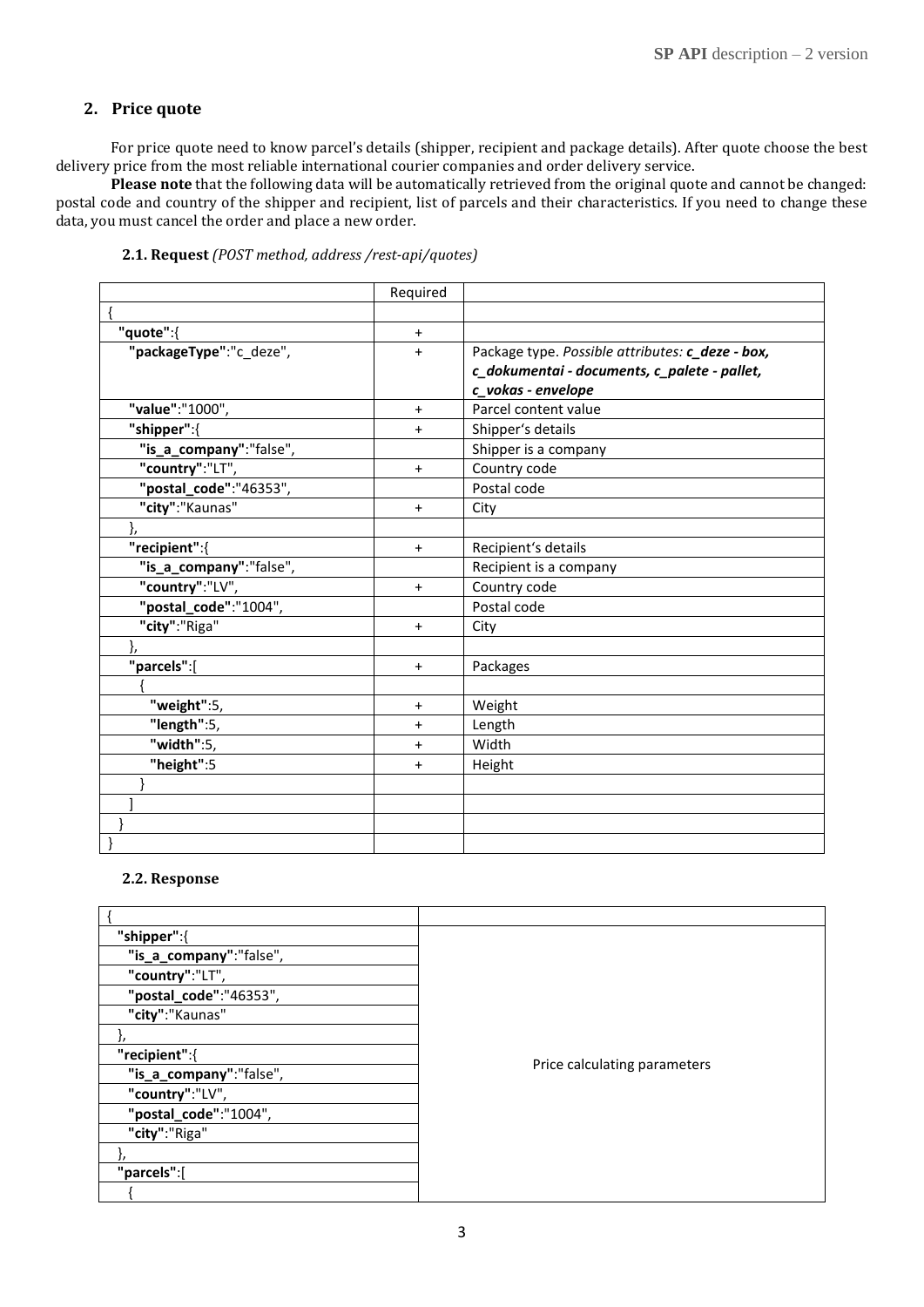| "weight":5,                 |                              |
|-----------------------------|------------------------------|
| "length":5,                 |                              |
| "width":5,                  |                              |
| "height":5                  |                              |
|                             |                              |
| J,                          |                              |
| "packageType":"c_deze",     |                              |
| "value":"1000",             |                              |
| "offers":[                  |                              |
|                             |                              |
| "product":{                 |                              |
| "id":"38",                  | Service id                   |
| "name":"Express"            | Service name                 |
| },                          |                              |
| "saddresstype":""           | Shipper's address type       |
| "raddresstype":"",          | Recipient 's address type    |
| "allow insurance":"1",      | Allow insurance              |
| "allow_pickup":"1",         | Allow pick-up                |
| "delivery":"4-5",           | Delivery term (working days) |
| "value_fee":{               | Value fee                    |
| "formatted":"\u20ac21",     |                              |
| "currency":"EUR",           | Currency                     |
| "amount":21,                | Amount                       |
| "amount_in_cents":2100      | Amount in cents              |
| ł,                          |                              |
| "price":{                   | Price without VAT            |
| "formatted":"\u20ac101.38", |                              |
| "currency":"EUR",           |                              |
| "amount":101.38,            |                              |
| "amount_in_cents":10138     | Amount in cents              |
|                             |                              |
| "price_vat":{               | <b>VAT</b>                   |
| "formatted":"\u20ac0",      |                              |
| "currency":"EUR",           |                              |
| "amount":0,                 |                              |
| "amount_in_cents":0         |                              |
| },                          |                              |
| "total_price":{             | Total amount                 |
| "formatted":"\u20ac101.38", |                              |
| "currency":"EUR",           |                              |
| "amount":101.38,            |                              |
| "amount_in_cents":10138     |                              |
|                             |                              |
|                             |                              |
|                             |                              |
|                             |                              |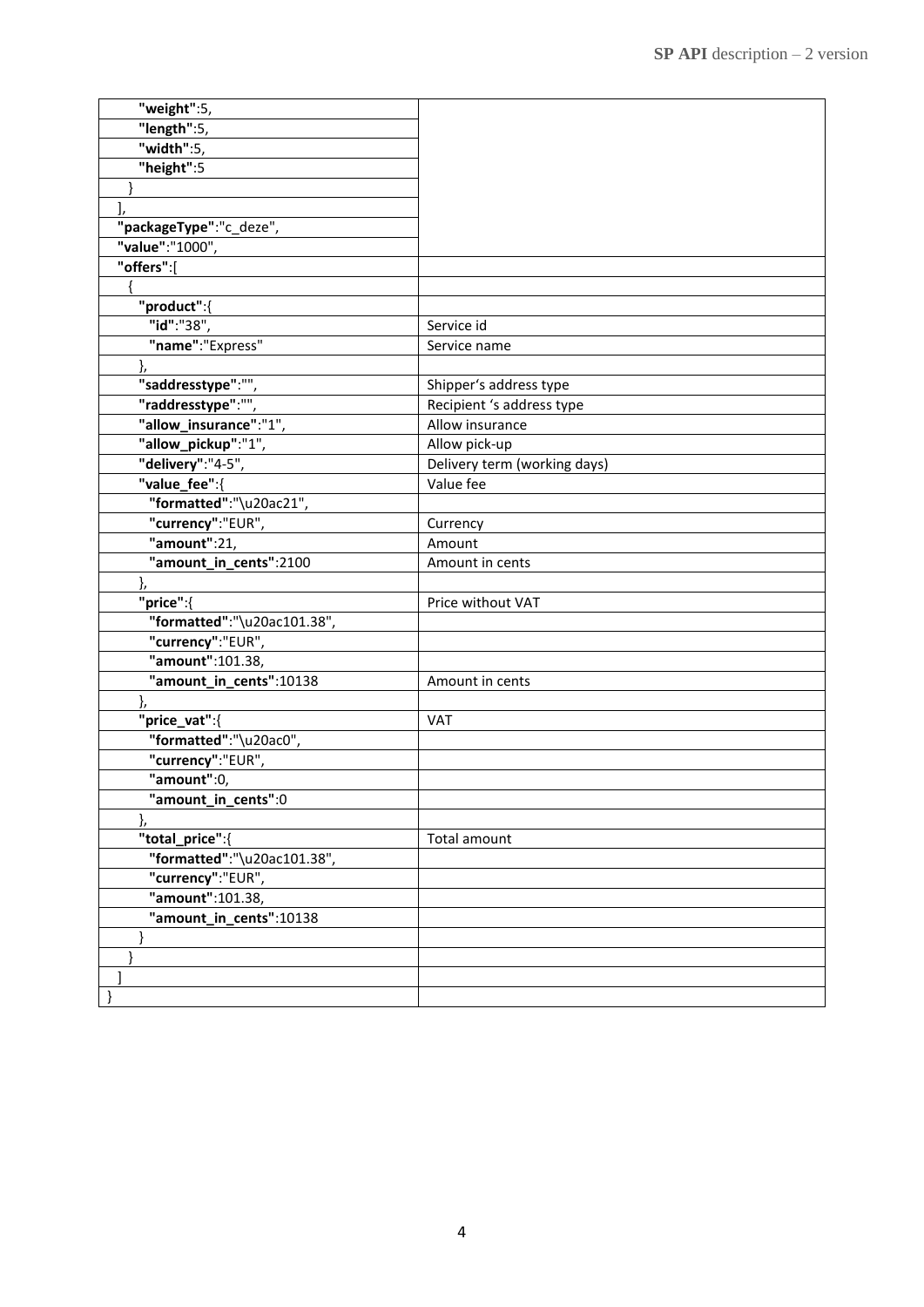### <span id="page-4-0"></span>**3. Place an order**

Offers of delivery service depends on your request (sender's, recipient's and package type details entered in quote). **Please note** that the following data will be automatically retrieved from the original quote and cannot be changed: postal code and country of the shipper and recipient, list of parcels and their characteristics. If you need to change these data, you must cancel the order and place a new order.

<span id="page-4-1"></span>

|                              | Required  |                                                                 |
|------------------------------|-----------|-----------------------------------------------------------------|
|                              |           |                                                                 |
| "orderCreate":{              | $\ddot{}$ |                                                                 |
| "packageType":"c_deze",      | $+$       | Package type                                                    |
| "value":"1000",              |           | Parcel content value                                            |
| "product_id":38,             | $\ddot{}$ | Ordered delivery service ID                                     |
| "insurance":"900",           |           |                                                                 |
| "contents":"used car radio", | $+$       | Contents                                                        |
| "pickup":{                   |           |                                                                 |
| "date":"2016-03-13"          |           |                                                                 |
|                              |           |                                                                 |
| "shipper":{                  | $\ddot{}$ |                                                                 |
| "name":"Jons Jonaitis",      | $\ddot{}$ | Sender's name                                                   |
| "companyName":"UAB TEST1",   |           | Company name                                                    |
| "companyEcode":"123",        |           | Company code                                                    |
| "companyTcode":"456",        |           | Company VAT number                                              |
| "eoriNumber":"LT123",        |           | <b>EORI</b> code                                                |
| "country":"LT",              | $\ddot{}$ | Country                                                         |
| "postal_code":"46353",       |           | Postal code                                                     |
| "city":"Kaunas",             | $\ddot{}$ | City                                                            |
| "address1":"SGatve",         | $\ddot{}$ | Address                                                         |
| "address2":"sg.",            |           | Address                                                         |
|                              |           | Required if sending from DPD parcel locker - "postbox id" value |
| "phone":"+370687000412",     | $\ddot{}$ | Phone number                                                    |
| "email":"sstest@test.lt",    |           | E-mail                                                          |
| "terminalid":"1",            |           | OMNIVA's parcel locker ID ("zip" value).                        |
|                              |           | Required if sending from OMNIVA's parcel locker                 |
| "state":""                   |           | State                                                           |
|                              |           |                                                                 |
| "recipient":{                | $\ddot{}$ |                                                                 |
| "name":"Petras Petraitis",   | $\ddot{}$ | Recipient's name                                                |
| "companyName":"UAB TEST1",   |           | Company name                                                    |
| "companyEcode":"123",        |           | Company code                                                    |
| "companyTcode":"456",        |           | Company VAT number                                              |
| "eoriNumber":"LV123",        |           | EORI code                                                       |
| "country":"LV",              | $\ddot{}$ | Country                                                         |
| "postal_code":"1004",        |           | Postal code                                                     |
| "city":"Riga",               | $\ddot{}$ | City                                                            |
| "address1":"RGatve",         | $\ddot{}$ | Address                                                         |
| "address2":"rg.",            |           | Address                                                         |
|                              |           | Required if sending to DPD parcel locker - "postbox_id" value   |
| "phone":"+370687000411",     | $\ddot{}$ | Phone number                                                    |
| "email":"rrtest@test.lt",    |           | E-mail                                                          |
| "terminalid":"2",            |           | OMNIVA's parcel locker ID ("zip" value).                        |
|                              |           | Required if sending to OMNIVA's parcel locker                   |
| "state":"tmp"                |           | State                                                           |
|                              |           |                                                                 |
| "customs":{                  | $\ast$    | Information for customs. Required if sending to non EU country. |

#### **3.1. Request** *(POST method, address /rest-api/orders/creates)*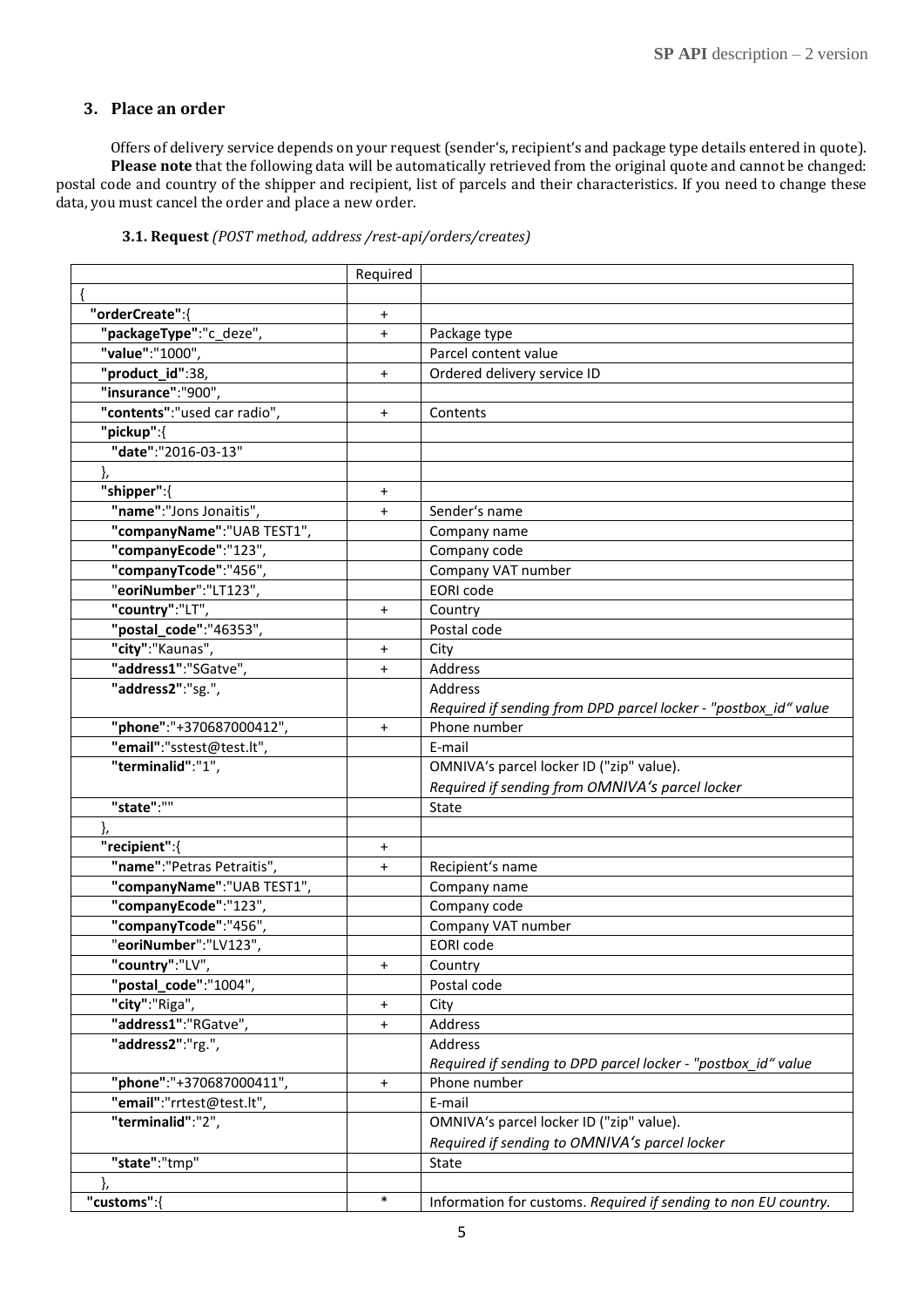| "sender_additional_param":"456",   |           | Sender's TAX ID. Required when delivery is from Brazil            |
|------------------------------------|-----------|-------------------------------------------------------------------|
| "receiver_additional_param":"456", |           | Receiver's TAX ID. Required when delivery is to Brazil            |
| "reason":"gift",                   | $\ast$    | Possible attributes: gift, example, item, sell, return, guaranty, |
|                                    |           | documents                                                         |
| "vat_status":"company_pvm",        | $\ast$    | Possible attributes: personal, company_no_pvm, company_pvm        |
| "vat":"19861110513",               |           | Company code. Required if vat status=company pvm                  |
| "customs_receiver_type":"company", |           | Receiver's status. Required when ordered id=38 delivery service   |
|                                    |           | to Turkey. Possible attributes: company, personal, foreign        |
| "customs_receiver_value":"1234",   |           | Receiver's status value. Required when ordered id=38 delivery     |
|                                    |           | service to Turkey.                                                |
|                                    |           | Company VAT code if customs_receiver_type = company,              |
|                                    |           | <b>ID code</b> if customs receiver type = personal,               |
|                                    |           | Passport number if customs_receiver_type = foreign                |
| "items":[                          | $\ast$    | Items                                                             |
|                                    |           |                                                                   |
| "description":"used car radio",    | $\ast$    | Description                                                       |
| "country_origin":"LT",             | $\ast$    | Country code of where item was manufactured in                    |
| "qty":"2",                         | $\ast$    | Quantity                                                          |
| "value":"500"                      | $\ast$    | Value, EUR                                                        |
| "HScode":"1234"                    |           | HS code. Required when delivery country is Turkey.                |
|                                    |           |                                                                   |
|                                    |           |                                                                   |
|                                    |           |                                                                   |
| "parcels":[                        | $\ddot{}$ | Packages                                                          |
|                                    |           |                                                                   |
| "weight":5,                        | $\ddot{}$ | Weight                                                            |
| "length":5,                        | $\ddot{}$ | Length                                                            |
| "width":5,                         | $+$       | Width                                                             |
| "height":5                         | $\ddot{}$ | Height                                                            |
|                                    |           |                                                                   |
|                                    |           |                                                                   |
|                                    |           |                                                                   |
|                                    |           |                                                                   |

## **3.2. Response**

<span id="page-5-0"></span>

| "id":"628805",                        | Order ID                                                              |
|---------------------------------------|-----------------------------------------------------------------------|
| "status":"2",                         | Order status. Possible attributes: 0-Ongoing, 1-Waiting, 2-Completed, |
|                                       | 3-Ongoing manually, 4-Cancelled                                       |
| "tracking_number":"123456789",        | Tracking number                                                       |
| "created_date":"2016-05-15 16:18:30", | Created order date                                                    |
| "shipper":{                           | Shipper                                                               |
| "name":"Jons Jonaitis",               | Shipper's name                                                        |
| "company":"UAB TEST1",                | Company name                                                          |
| "address1":"SGatve",                  | Address                                                               |
| "address2":"sg.",                     | Address                                                               |
| "city":"Kaunas",                      | City                                                                  |
| "state":"",                           | State                                                                 |
| "postal_code":"46353",                | Postal code                                                           |
| "phone":"+370687000412",              | Phone number                                                          |
| "country":"LT"                        | Country                                                               |
|                                       |                                                                       |
| "recipient":{                         | Recipient                                                             |
| "name":"Petras Petraitis",            | Recipient's name                                                      |
| "company":"UAB TEST1",                | Company name                                                          |
| "address1":"RGatve",                  | Address                                                               |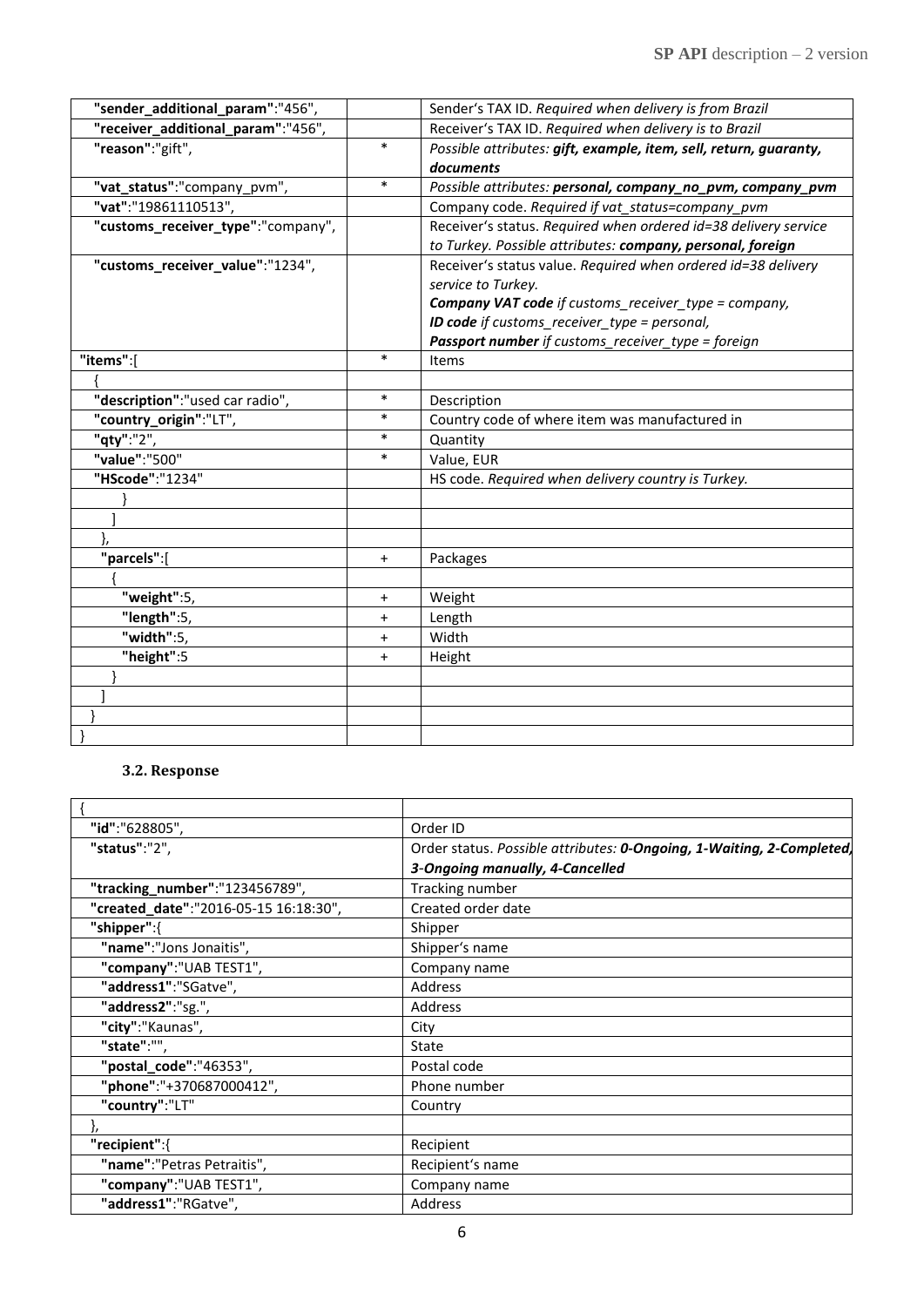| "address2":"rg.",           | Address           |
|-----------------------------|-------------------|
| "city":"Riga",              | City              |
| "state":"tmp",              | State             |
| "postal_code":"1004",       | Postal code       |
| "phone":"+370687000411",    | Phone number      |
| "country":"LV"              | Country           |
| },                          |                   |
| "parcels":[                 | Packages          |
|                             |                   |
| "weight":"5.00",            | Weight            |
| "length":"5.00",            | Length            |
| "width":"5.00",             | Width             |
| "height":"5.00"             | Height            |
|                             |                   |
|                             |                   |
| "price":{                   | Price without VAT |
| "formatted":"\u20ac101.38", |                   |
| "currency":"EUR",           |                   |
| "amount":101.38,            |                   |
| "amount_in_cents":10138     | Amount in cents   |
|                             |                   |
| "price_vat":{               | VAT               |
| "formatted":"\u20ac0",      |                   |
| "currency":"EUR",           |                   |
| "amount":0,                 |                   |
| "amount_in_cents":0         |                   |
|                             |                   |
| "total_price":{             | Total amount      |
| "formatted":"\u20ac101.38", |                   |
| "currency":"EUR",           |                   |
| "amount":101.38,            |                   |
| "amount_in_cents":10138     |                   |
|                             |                   |
|                             |                   |

# <span id="page-6-0"></span>**4. Information about specific order**

## **4.1. Request** *(POST method, address /rest-api/orders/infos)*

<span id="page-6-1"></span>

|               | Required |          |
|---------------|----------|----------|
| "orderInfo":{ |          |          |
| "id":965003   |          | Order ID |
|               |          |          |
|               |          |          |

### <span id="page-6-2"></span>**4.2. Response**

*3.2 paragraph*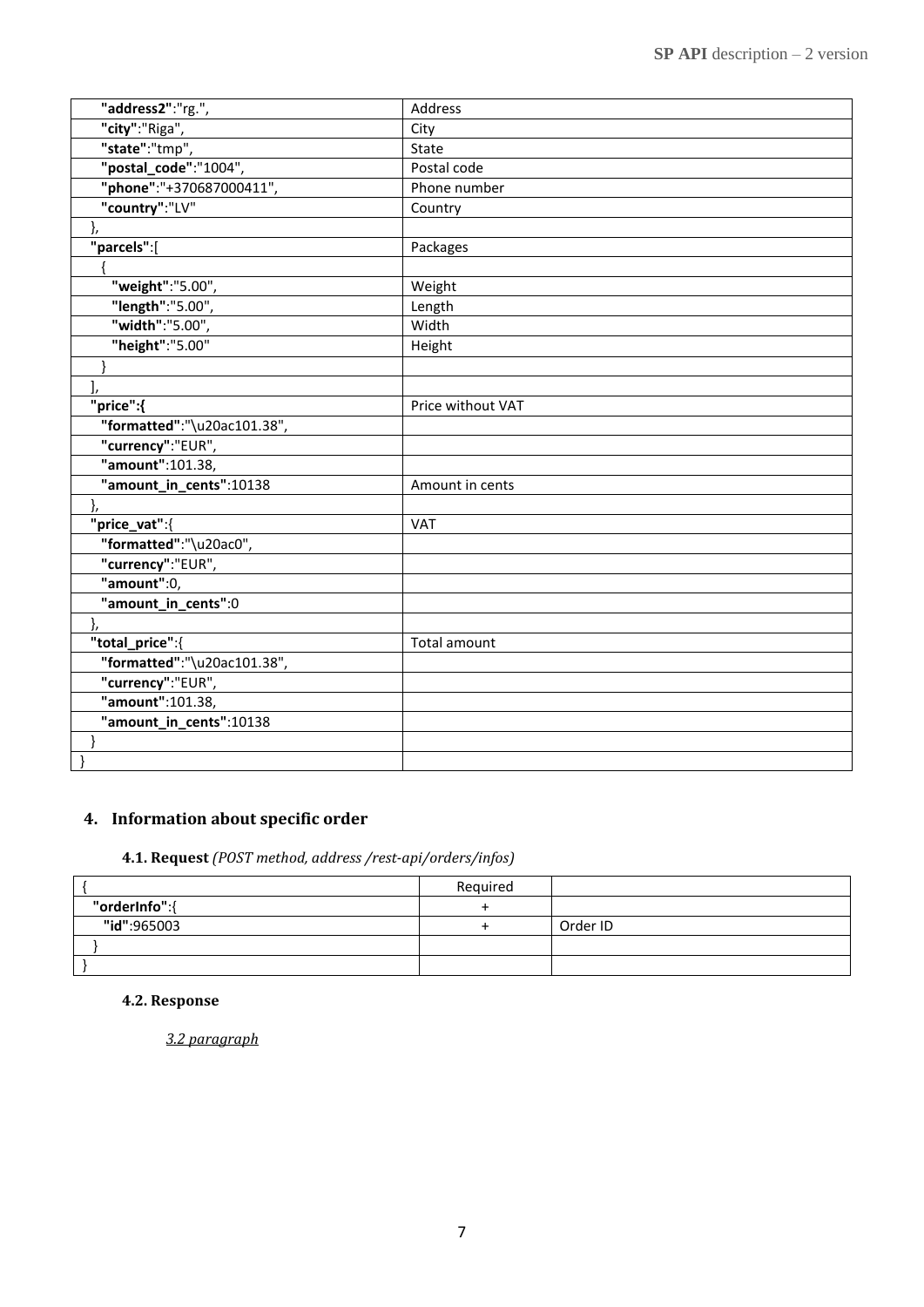### <span id="page-7-1"></span><span id="page-7-0"></span>**5. Parcel lockers list** *(POST method, address /rest-api/returns/postboxes)*

#### <span id="page-7-2"></span>**5.1. Request**

|               | Reguired |                                      |
|---------------|----------|--------------------------------------|
| "terminals":{ |          |                                      |
| "type":"ALL"  |          | Return carrier's parcel lockers list |
|               |          |                                      |
|               |          |                                      |

#### **5.2. Response**

| "id":"8360",                                            | System ID             |
|---------------------------------------------------------|-----------------------|
| "termtype":"OMNIVA",                                    | Carrier               |
| "zip":"55551",                                          | Postal code           |
| "name":"Žiežmarių MAXIMA paštomatas",                   | Name                  |
| "type":"0",                                             | Type                  |
| "country":"LT",                                         | Country               |
| "city":"Žiežmariai",                                    | City                  |
| "address": "Žaslių g. 78, Žiežmariai, Kaišiadorių raj." | Parcel locker address |
| },                                                      |                       |
|                                                         |                       |
| "id": 29572,                                            | System ID             |
| "termtype": "DPD",                                      | Carrier               |
| "zip": "03109",                                         | Postal code           |
| "name": "DPD Lietuva Konarskio Siuntų taškas",          | Name                  |
| "country": "LT",                                        | Country               |
| "cityName": "Vilnius",                                  | City                  |
| "address": "S. Konarskio g. 21",                        | Parcel locker address |
| "postbox_id": "LT10137",                                | Parcel locker ID      |
| "hours": $\{$                                           | Working time          |
| "MON": {                                                | Day of the week       |
| "openMorning": "08:00",                                 | Opening from          |
| "closeMorning": "12:00",                                | Closing time          |
| "openAfternoon": "12:00",                               | Opening from          |
| "closeAfternoon": "19:00"                               | Closing time          |
|                                                         |                       |
|                                                         |                       |
|                                                         |                       |
|                                                         |                       |

### <span id="page-7-3"></span>**6. Shipping labels**

Shipping labels (PDF) will be forwarded in few minutes. Shipping labels must be printed and attached to the each of packages.

**Please note** that the following data will be automatically retrieved from the original quote and cannot be changed: postal code and country of the shipper and recipient, list of parcels and their characteristics. If you need to change these data, you must cancel the order and place a new order.

#### **6.1. Request** *(POST method, address /rest-api/orders/documents)*

<span id="page-7-4"></span>

| ____<br>.<br>---<br>nr<br>. |  |
|-----------------------------|--|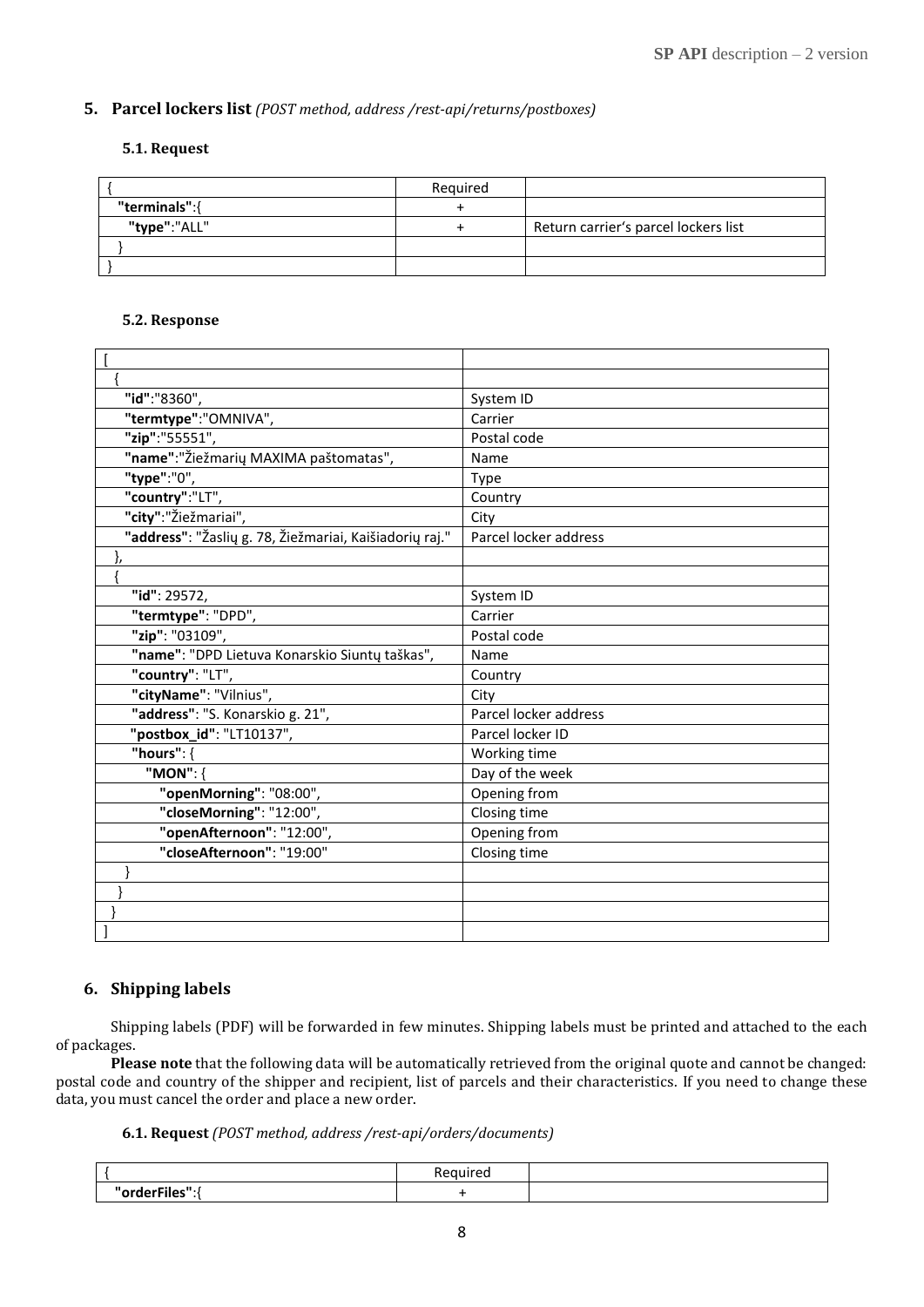| "id":751368 | Order ID |
|-------------|----------|
|             |          |
|             |          |

### **6.2. Response**

<span id="page-8-0"></span>

| "file_name":"terminai-salygos.pdf",    | File name                |
|----------------------------------------|--------------------------|
| "ftype":"application/pdf",             | File format              |
| "file_data":"JVBEZgoxMTExOTAKJSVFT0Y=" | File data format: base64 |
|                                        |                          |
|                                        |                          |
| "file_name":"terminai-salygos2.pdf",   | File name                |
| "ftype":"application/pdf",             | File format              |
| "file_data":"JVBEZgoxMTExOTAKJSVFT0Y=" | File data format: base64 |
|                                        |                          |
|                                        |                          |

## <span id="page-8-1"></span>**7. Parcel tracking**

Use your order number for tracking after collection scan or after the parcel has left sender's country.

### **7.1. Request** *(POST method, address /rest-api/tracks)*

<span id="page-8-2"></span>

|                | Required |          |
|----------------|----------|----------|
| "orderTrack":{ |          |          |
| "id":751368    |          | Order ID |
|                |          |          |
|                |          |          |

### <span id="page-8-3"></span>**7.2. Response**

| "from": "Lithuania, LE RUSSEY",              | Shipper's country, shipper's city     |
|----------------------------------------------|---------------------------------------|
| "to": "France, LE RUSSEY",                   | Recipient's country, recipient's city |
| "info": [                                    |                                       |
|                                              |                                       |
| "date": "2016-09-07 16:31:47",               | Date                                  |
| "event": "Shipment picked up",               | Event                                 |
| "location": "VILNIUS - LITHUANIA"            | Location                              |
|                                              |                                       |
|                                              |                                       |
| "date": "2016-09-07 23:10:52",               | Date                                  |
| "event": "Arrived at Sort Facility LEIPZIG - | Event                                 |
| GERMANY",                                    |                                       |
| "location": "LEIPZIG - GERMANY"              | Location                              |
|                                              |                                       |
|                                              |                                       |
| "date": "2016-09-08 13:38:05",               | Date                                  |
| "event": "Delivered - Signed for by",        | Event                                 |
| "location": "MULHOUSE - FRANCE"              | Location                              |
|                                              |                                       |
|                                              |                                       |
|                                              |                                       |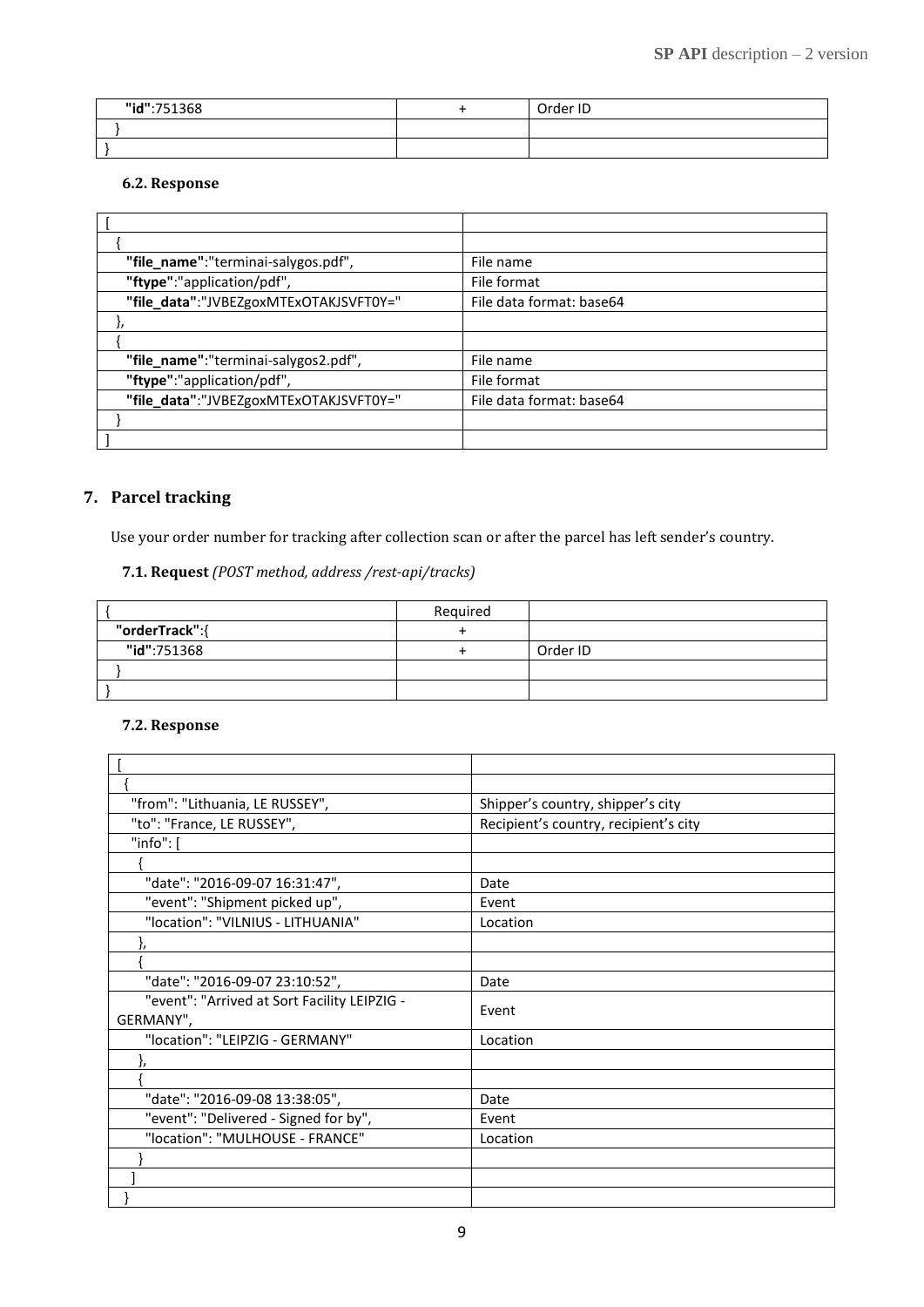]

### <span id="page-9-0"></span>**8. Order cancellation**

Order can be cancelled before pick-up. Cancel the wrong order (by the links below) and place the correct new order.

### **8.1. Request** *(POST method, address /rest-api/orders/cancels)*

<span id="page-9-1"></span>

|                 | Required |          |
|-----------------|----------|----------|
| "orderCancel":{ |          |          |
| "id":751368     |          | Order ID |
|                 |          |          |
|                 |          |          |

#### <span id="page-9-2"></span>**8.2. Response**

| "res":1 | 1 Status modified, 0 - Not modified |
|---------|-------------------------------------|
|         |                                     |

#### <span id="page-9-3"></span>**9. Courier services ID**

| ID                        | <b>SERVICE</b>                                        |
|---------------------------|-------------------------------------------------------|
| <b>OMNIVA</b>             |                                                       |
| $Id = 88$                 | Omniva Express                                        |
| $Id=92$                   | Omniva Parcel locker-parcel locker                    |
| $Id = 98$                 | Omniva Parcel locker-courier                          |
| $Id = 99$                 | Omniva Courier-parcel locker                          |
| $id = 73$                 | Omniva Express LV                                     |
| id=74                     | Omniva Parcel locker-parcel locker LV, EE             |
| $id = 76$                 | Omniva Parcel locker-courier LV, EE                   |
| id=101                    | Omniva Courier-parcel locker LV, EE                   |
| $id=77$                   | <b>Omniva Import Express</b>                          |
| id=78                     | Omniva Import Parcel locker-parcel locker             |
| $id = 79$                 | Omniva Import Parcel locker-courier                   |
| $Id=100$                  | Omniva Import Courier-parcel locker                   |
| <b>VENIPAK</b>            |                                                       |
| id=42, id=102             | Venipak Express (Lithuania)                           |
| id=160                    | Venipak Courier-Parcel locker (Lithuania)             |
| id=43, id=103             | Venipak Express PL (to Poland)                        |
| $id = 50$                 | Venipak Import Express PL (from Poland)               |
| $id = 83$                 | Venipak Express FI (to Finland)                       |
| $id = 84$                 | Venipak Import Express FI (from Finland)              |
| id=86, id=104             | Venipak Express LV, EE (to Latvia, Estonia)           |
| id=87, id=105             | Venipak Import Express LV, EE (from Latvia, Estonia)  |
| <b>ITELLA, ITELLA/GLS</b> |                                                       |
| $id = 55$                 | <b>ITELLA Express (Lithuania)</b>                     |
| $id = 56$                 | ITELLA Economy (to Latvia, Estonia, Finland)          |
| $Id=108$                  | ITELLA Import Economy (from Latvia, Estonia, Finland) |
| id=57                     | ITELLA-GLS Economy (Europe)                           |
| id=132                    | ITELLA Courier-parcel locker (Lithuania)              |
| id=133                    | ITELLA Courier-parcel locker (to Latvia, Estonia,     |
|                           | Finland)                                              |
| <b>TNT</b>                |                                                       |
| id=36, id=159             | <b>TNT Express</b>                                    |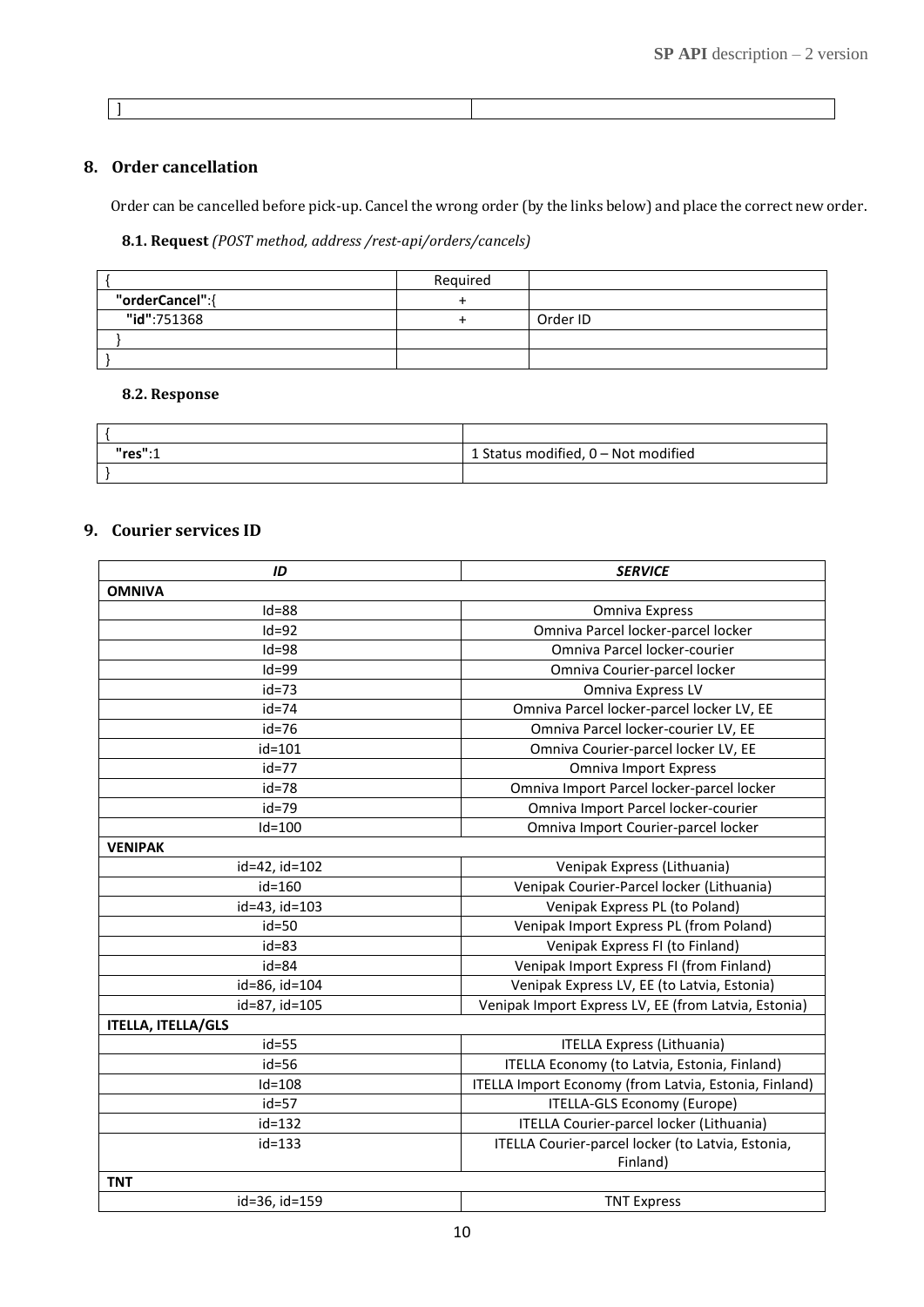| $id = 68$                                                  | <b>TNT Import Express</b>                            |  |
|------------------------------------------------------------|------------------------------------------------------|--|
| id=35, id=111, id=140                                      | <b>TNT Economy</b>                                   |  |
| id=69, id=112                                              | <b>TNT Import Economy</b>                            |  |
| <b>DHL</b>                                                 |                                                      |  |
| $id = 38$                                                  | <b>DHL Express</b>                                   |  |
| id=45, id=158                                              | <b>DHL Import Express</b>                            |  |
| id=41, id=139                                              | <b>DHL Economy</b>                                   |  |
| $id = 46$                                                  | <b>DHL Import Economy</b>                            |  |
| SP (Third country delivery services)                       |                                                      |  |
| id=70                                                      | <b>SP Express</b>                                    |  |
| $id = 71$                                                  | SP Economy                                           |  |
| Sendparcel.com (Third country delivery services)           |                                                      |  |
| $id = 82$                                                  | SendParcel Express                                   |  |
| $id = 81$                                                  | SendParcel Economy                                   |  |
| SIŲSK PIGIAU (drop-off at Sendparcel in Kaunas, Lithuania) |                                                      |  |
| $id = 90$                                                  | Siųsk pigiau Express                                 |  |
| id=91, id=113, id=141                                      | Siysk pigiau Economy                                 |  |
| <b>DPD</b>                                                 |                                                      |  |
| $id = 72$                                                  | DPD Parcel locker-parcel locker (Lithuania)          |  |
| $Id=52$                                                    | DPD Parcel locker-courier (Lithuania)                |  |
| $Id=127$                                                   | DPD Parcel locker-parcel locker (to Latvia, Estonia) |  |
| $Id=126$                                                   | DPD Parcel locker-courier (to Latvia, Estonia)       |  |
| $Id = 51$                                                  | DPD Parcel locker-courier (to EU countries)          |  |
| <b>LP EXPRESS</b>                                          |                                                      |  |
| $Id=123$                                                   | LP EXPRESS Express (Lithuania)                       |  |
| $Id=122$                                                   | LP EXPRESS Economy                                   |  |
|                                                            | LP EXPRESS (Lithuania)                               |  |
| $Id = 130$                                                 | Shipping label delivered by the courier              |  |
|                                                            | <b>LP EXPRESS</b>                                    |  |
| $Id=131$                                                   | Shipping label delivered by the courier              |  |
| $Id=134$                                                   | LP EXPRESS Parcel locker-parcel locker (S)           |  |
| $Id=135$                                                   | LP EXPRESS Parcel locker-parcel locker (M)           |  |
| $Id=136$                                                   | LP EXPRESS Courier-Parcel locker (S)                 |  |
| $Id=137$                                                   | LP EXPRESS Courier-Parcel locker (M)                 |  |
| <b>SST</b>                                                 |                                                      |  |
| Id=151, Id=152, Id=153, Id=154                             | SST Economy (Lithuania)                              |  |
| FedEx (drop-off at Sendparcel in Kaunas, Lithuania)        |                                                      |  |
| $Id=128$                                                   | <b>FedEx Express</b>                                 |  |

# <span id="page-10-0"></span>**10. Errors**

| "code": 400,                      | Error code |
|-----------------------------------|------------|
| "message": "Validation Failed";   | Error text |
| "errors": {                       | Errors     |
| "children": {                     |            |
| "username": {                     |            |
| "errors": [                       |            |
| "This value should not be blank." |            |
|                                   |            |
|                                   |            |
|                                   |            |
|                                   |            |
|                                   |            |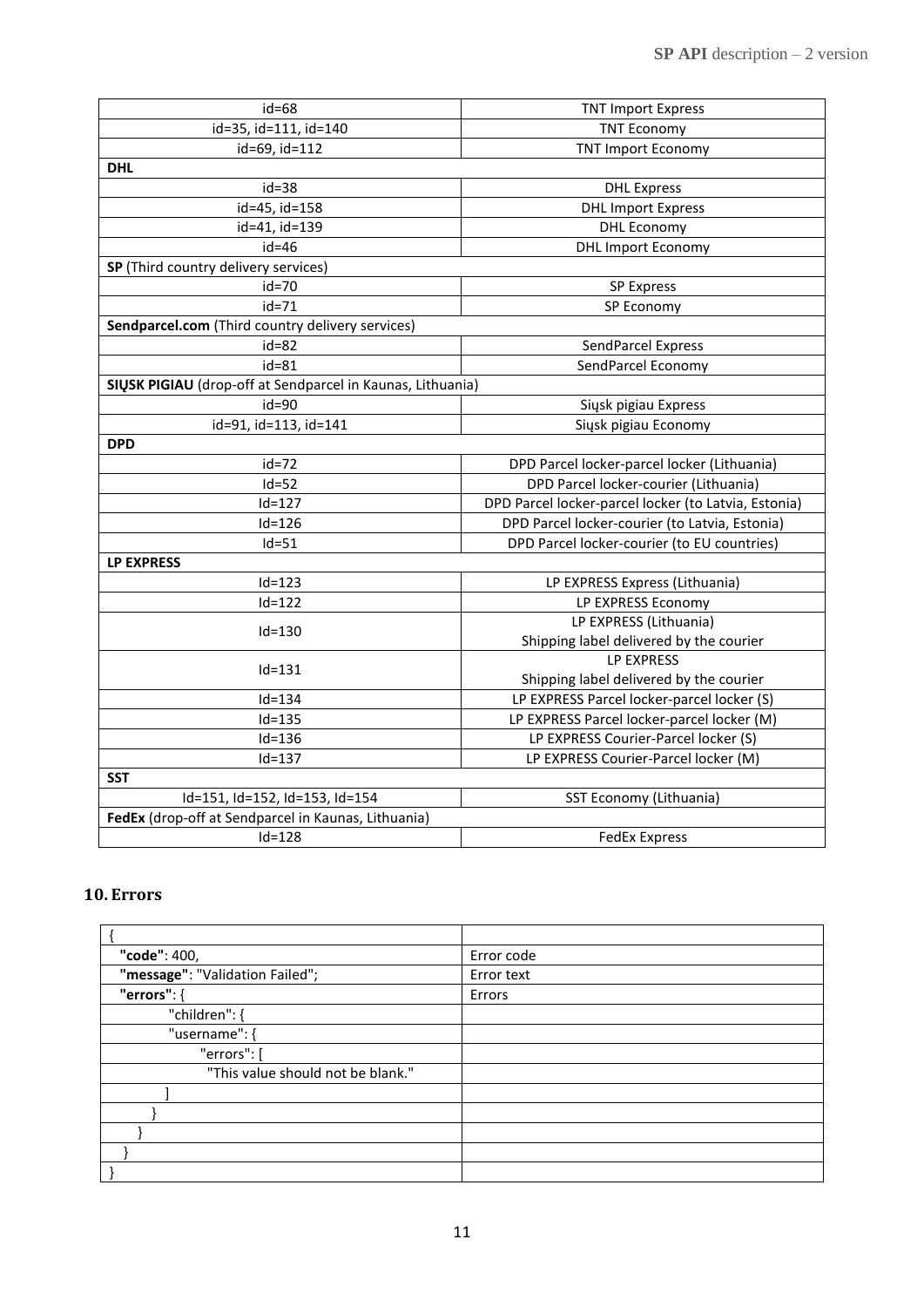## <span id="page-11-0"></span>**Last updates:**

| <b>DATE</b>       | <b>COMMENT</b>                                                                       |
|-------------------|--------------------------------------------------------------------------------------|
|                   | 2. Price quote, 2.2 Response                                                         |
| 10 January 2017   | "Delivery term (working days)"                                                       |
|                   | 3. Place an order, 3.2. Response                                                     |
|                   | "Order status"                                                                       |
|                   | Log in: Production server, Test server, Transmission methods, Request, PHP           |
|                   | example                                                                              |
|                   | 2. Price quote, 2.1. Request                                                         |
|                   | "Package type"                                                                       |
|                   | 3. Place an order, 3.1. Request                                                      |
|                   | 3. Place an order, 3.2. Response                                                     |
| 19 September 2017 | "Order status"                                                                       |
|                   | 4. Information about specific order, 4.1. Request                                    |
|                   | 5. Parcel lockers list 5.1. Request                                                  |
|                   | "Return carrier's parcel lockers list" - Required                                    |
|                   | 6. Shipping labels, 6.1. Request<br>7. Parcel tracking, 7.1. Request                 |
|                   | 8. Order cancellation, 8.1. Request                                                  |
|                   | 10. Errors                                                                           |
|                   | 3. Place an order, 3.1. Request                                                      |
|                   | "Sender's TAX ID"                                                                    |
| 16 October 2017   | "Receiver's TAX ID"                                                                  |
|                   | "Receiver's status"                                                                  |
|                   | "Receiver's status value"                                                            |
|                   | 3. Place an order, 3.2. Response                                                     |
| 6 November 2017   | "Price without VAT", "VAT", "Total amount"                                           |
|                   | <b>Test server URL;</b>                                                              |
| 5 April 2018      | 9. Courier services ID                                                               |
|                   | New courier services ID: <b>ID 88 and ID 92</b>                                      |
| 1 October 2018    | 9. Courier services ID                                                               |
|                   | New courier services ID: ID 98, ID 99, ID 100 and ID 101                             |
| 23 October 2018   | <b>9. Courier services ID</b>                                                        |
|                   | New courier services ID: ID 102, ID 103, ID 104 and ID 105                           |
|                   | <b>9. Courier services ID</b>                                                        |
| 21 March 2019     | New courier services ID: ID 111, ID 112, ID 90, ID 91, ID 113                        |
|                   | 9. Courier services ID                                                               |
| 3 June 2019       | New courier services ID: ID 108                                                      |
|                   | 9. Courier services ID                                                               |
| 3 January 2020    | New courier services ID: ID 72, ID 52, ID 127, ID 126, ID 51, ID 123, ID 122, ID 128 |
|                   | 3. Place an order, 3.2. Response                                                     |
| 28 February 2020  | Tracking number                                                                      |
|                   | 9. Courier services ID                                                               |
| 6 May 2020        | New courier services ID: ID 130, ID 131                                              |
| 30 June 2020      | 5. Parcel lockers list, 5.2. Response                                                |
|                   | Added DPD Parcel lockers list                                                        |
| 17 August 2020    | 5. Parcel lockers list, 5.2. Response                                                |
|                   | DPD Parcel locker ID                                                                 |
|                   | 3. Place an order, 3.1. Request                                                      |
|                   | Address (when delivery is from/to DPD parcel locker)                                 |
|                   | 9. Courier services ID                                                               |
| 28 September 2020 | New courier services ID: ID 132, ID 133                                              |
|                   | 9. Courier services ID                                                               |
| 11 February 2021  | New courier services ID: ID 134, ID 135, ID 136, ID 137                              |